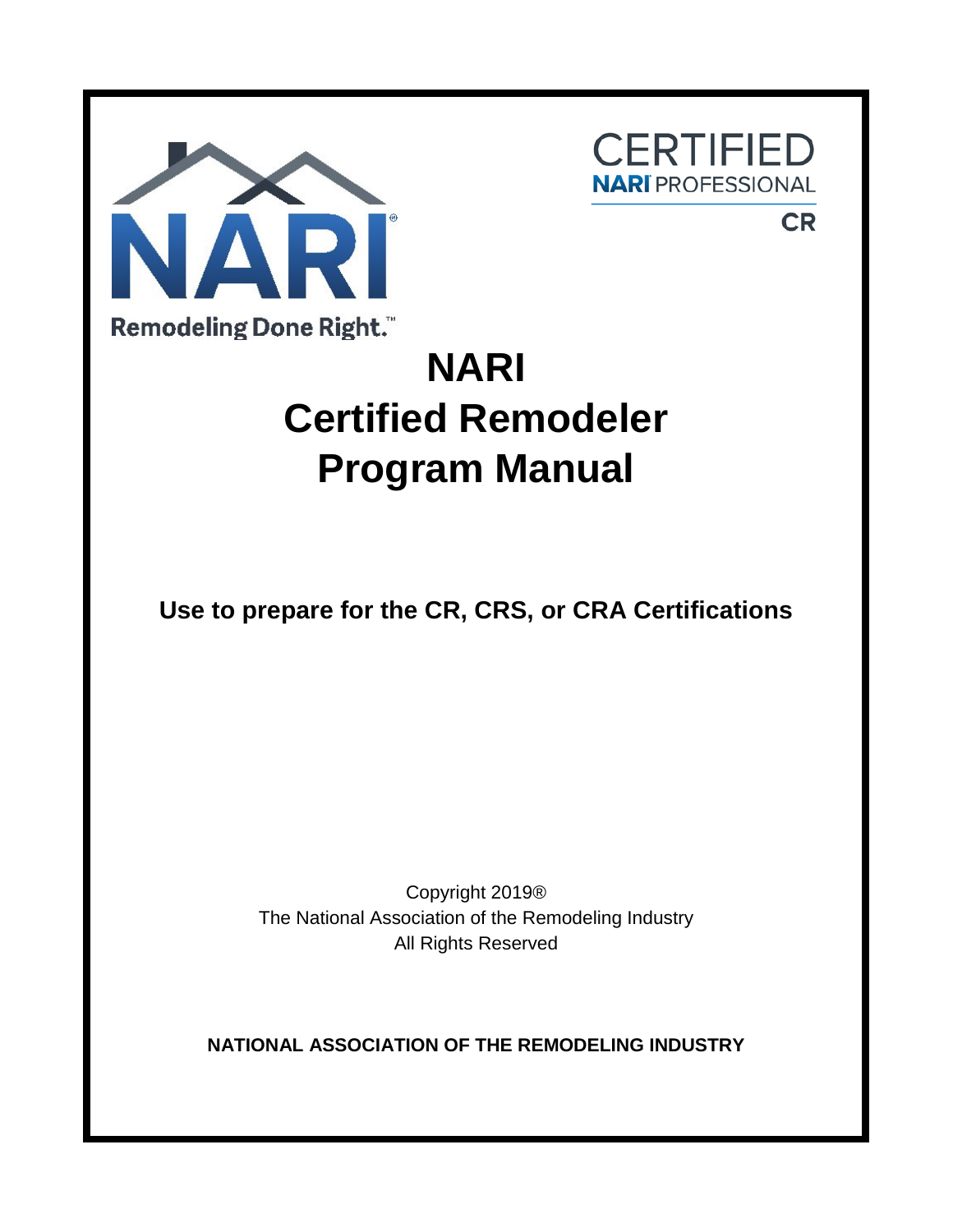**Welcome,** and congratulations on taking the first step toward earning the Certified Remodeler (CR) designation [Certified Remodeler Associate (CRA) or Certified Remodeler Specialist (CRS)]. The National Association of the Remodeling Industry (NARI) has established the Certified Remodeler (CR) designation to promote the highest standards of remodeling through credentialing of remodeling professionals. By choosing to review this handbook, you have taken the first step toward joining those who will distinguish themselves by earning the CR designation.

This handbook summarizes key aspects of the CR program, and is intended to help you understand the process of certification and recertification. The handbook is a useful reference as you:

- Make your decision whether to pursue the CR
- Develop your course of study to meet the eligibility requirements of the CR
- Complete the CR application
- Seek to maintain (or provide yourself another opportunity to earn) the CR

The Certified Remodeler program reflects the current state of the industry and strives to be current with the existing Building Code (IRC and IBC), accepted business practices, and standard building practices. No single printed document can address every potential question, process, policy detail, or future change. You are encouraged to use this handbook as a supplement to the program information provided in the CR Study Guide as well as information provided by NARI's certification staff, who may be contacted at (847) 298-9200 or [certification@nari.org.](mailto:Certification@nari.org)

# **The NARI Certification Board**

The NARI Certification Board, the certifying agency of the National Association of the Remodeling Industry, is responsible for the governance of the CR program, and all policy and standards related to the CR designation. This program is administered by the NARI staff, which implements the policies. This structure allows the NARI Certification Board to maintain integrity concerning policy matters related to certification.

The NARI Certification Board issues certifications to individuals who successfully meet its standards. These individuals may present themselves to the public as Certified Remodelers.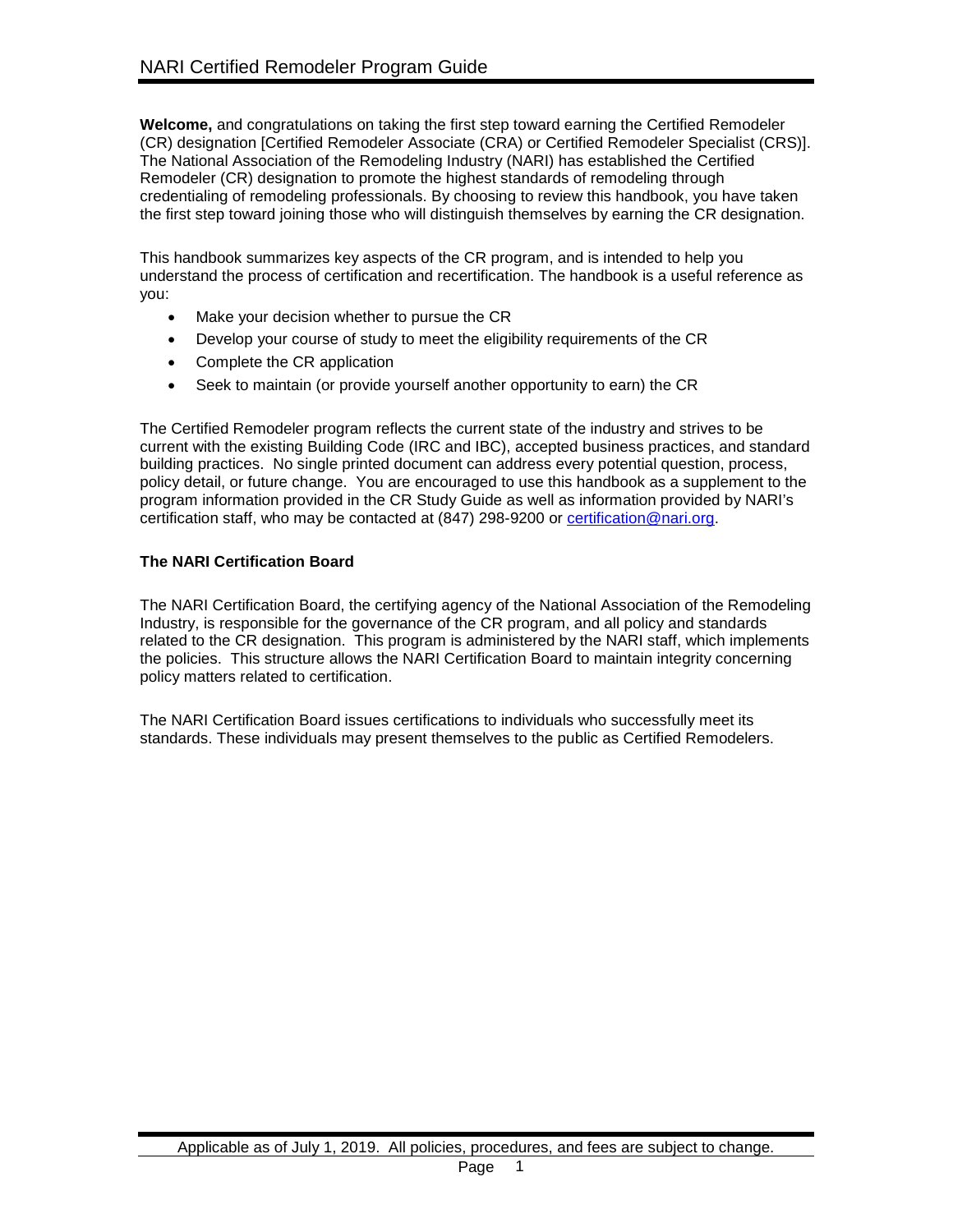# **What is the purpose of the CR designation?**

The purpose of the CR certification program is to:

- Establish the body of knowledge for Certified Remodelers
- Assess the level of knowledge demonstrated by Certified Remodelers in a valid and reliable manner
- Encourage professional growth in the field of remodeling
- Formally recognize individuals who meet the requirements set by the NARI Certification Board
- Serve the public by encouraging quality remodeling practices

The NARI Certification Board, with assistance and advice from professionals in relevant fields, has developed a credential that will recognize an accepted level of expertise in the profession with the goal of improving professional standards in remodeling; however, no certification program can guarantee professional competence. In addition, given the frequent changes in recommended practice and technology, the NARI Certification Board cannot warrant that the test materials will at all times reflect the most current state of the art. The NARI Certification Board welcomes constructive comments and suggestions from the public and profession.

#### **Who is a Certified Remodeler?**

A survey of NARI members found that the nature of the remodeling business and the remodelers that run them are as varied as they are individualistic. Some examples of remodelers follow:

- the owner of a general contracting firm
- the project manager at a kitchen and bath remodeling firm
- the sales staff and estimator at a design build company
- the owner operator of an handyman business
- the project manager at a roofing and siding installation company
- the owner of a window and door installation company
- the owner operator of a single person boutique remodeling firm
- a partner in a general remodeling firm

In addition the annual sales volume that remodeling businesses generate ranges from \$100,000 to over \$100 million in sales. Remodelers are owners, supervisors, superintendents, carpenters, designers, sales staff, and estimators at all levels of these companies. Based on our study the one thing that can be said is that there is not a typical remodeler.

#### **What are the benefits of certification?**

| The benefits of certification for certified                                                                                                                                                                                | The benefits of certification for employers                                                                                                          |
|----------------------------------------------------------------------------------------------------------------------------------------------------------------------------------------------------------------------------|------------------------------------------------------------------------------------------------------------------------------------------------------|
| remodelers include:                                                                                                                                                                                                        | include:                                                                                                                                             |
| Verification of your knowledge by an<br>$\bullet$<br>independent organization $-$ a way to<br>prove that you have the knowledge<br>needed for the job<br>Professional growth and development<br>Enhanced job opportunities | Increased productivity<br>Less training time needed to bring<br>employees "up to speed"<br>Competitive advantage in promoting<br>services to clients |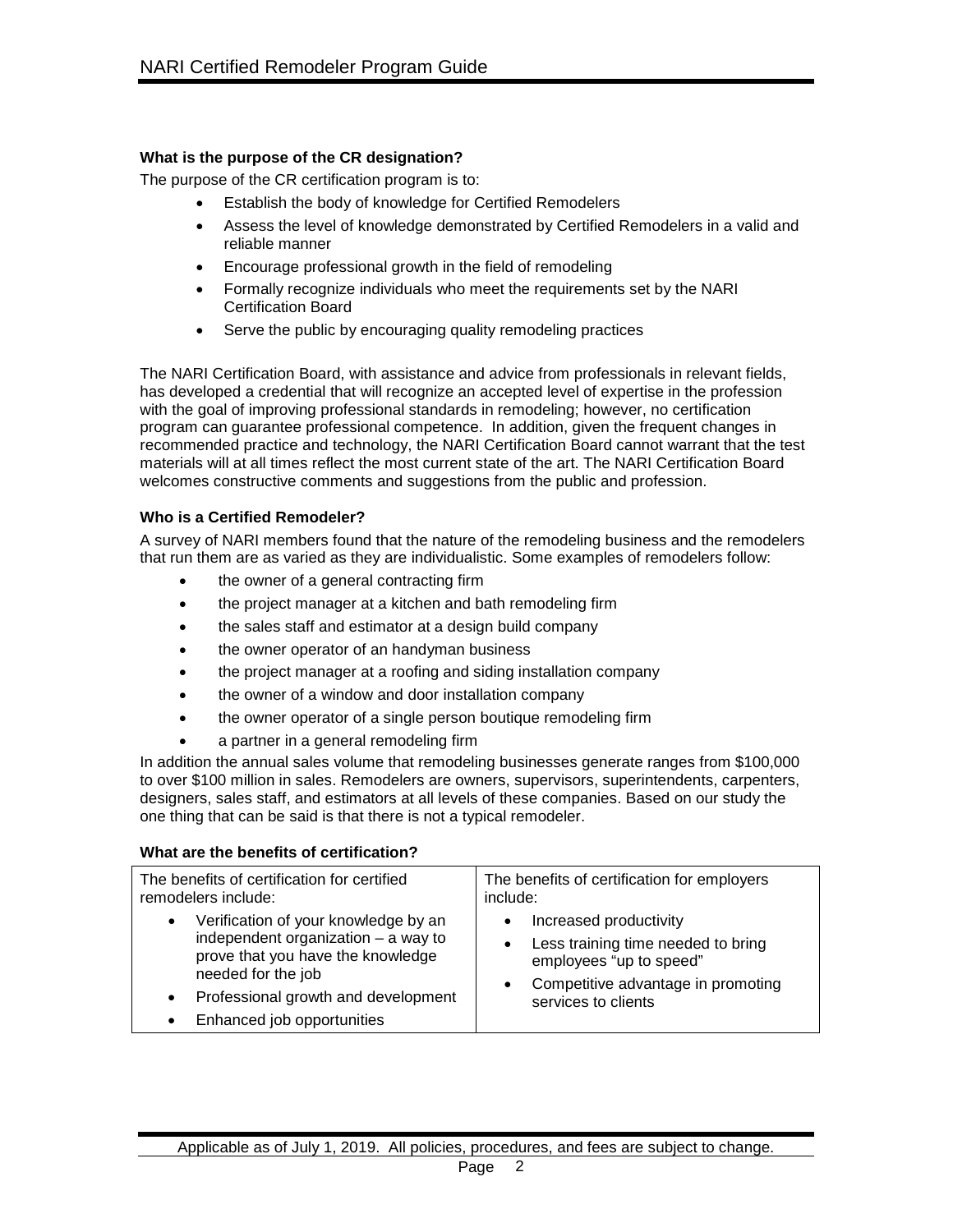# **PREPARING FOR THE TEST**

# **Who can take the test?**

You are eligible to sit for the CR exam if you meet the following requirements:

- Are employed by or own a firm primarily engaged in remodeling
- Adhere to NARI's Standards of Practice and Code of Ethics
- Have a minimum of five years continuous experience in the remodeling industry
- Completed 16 hours of continuing education
- Successfully completed a comprehensive application that details your background and experience
- Submit all required application materials and fees

\*All experience and coursework must be completed at the time the application is submitted.

# **How much does it cost?**

The certification fee of \$600 for NARI members and \$850 non-members must accompany the application. The CR application documents your qualifying experience, technical competence, professional development activities, and attestation to uphold NARI's Standards of Practice and Code of Ethics. All experience and coursework must be completed prior to the exam.

Once the application has been approved, all fees are non-refundable. Fees are nontransferrable.

# **How do I apply?**

You must complete the current Certified Remodeler application for the CR program. You should allow at least ten (10) days for delivery if using first class mail. Applications received less than 30 days before your scheduled exam will be rejected.

When your application has been reviewed and accepted, you will receive an acknowledgement and your name will be entered on the roster of eligible candidates. Successful applicants are qualified to take the exam during the next 24 months. If unsuccessful on the first attempt, subsequent examinations taken within this 24-month window are subject to a retest fee of \$50 per test. You may take the exam a total of two more times in the same 24-month window if you are not successful on your first attempt. If you are not successful at passing the exam within 24 months of your application date and wish to sit for the exam, you will be required to resubmit a new application and required certification fee at the time of reapplication.

#### **When and where is the test given?**

Exams are typically conducted at participating NARI Chapters. Chapters may charge an additional proctor fee to administer the exam. Please note that examination locations are subject to the availability of facilities and minimum enrollment numbers. If you are not able to take a scheduled examination, contact NARI for additional guidance on arranging an individual proctor.

The NARI Certification Board has established fixed exam dates for all NARI Certifications. These dates apply regardless of where the prep (study group) class was conducted. NARI National uses these dates as a planning tool when establishing certification study groups and advises chapter to do the same in their planning. NARI National encourages members to pursue certifications as appropriate to the member's role in the industry.

Visit <https://www.nari.org/Certification-Accreditation/Individual-Certification/Exam-Dates> for the most current list of test dates.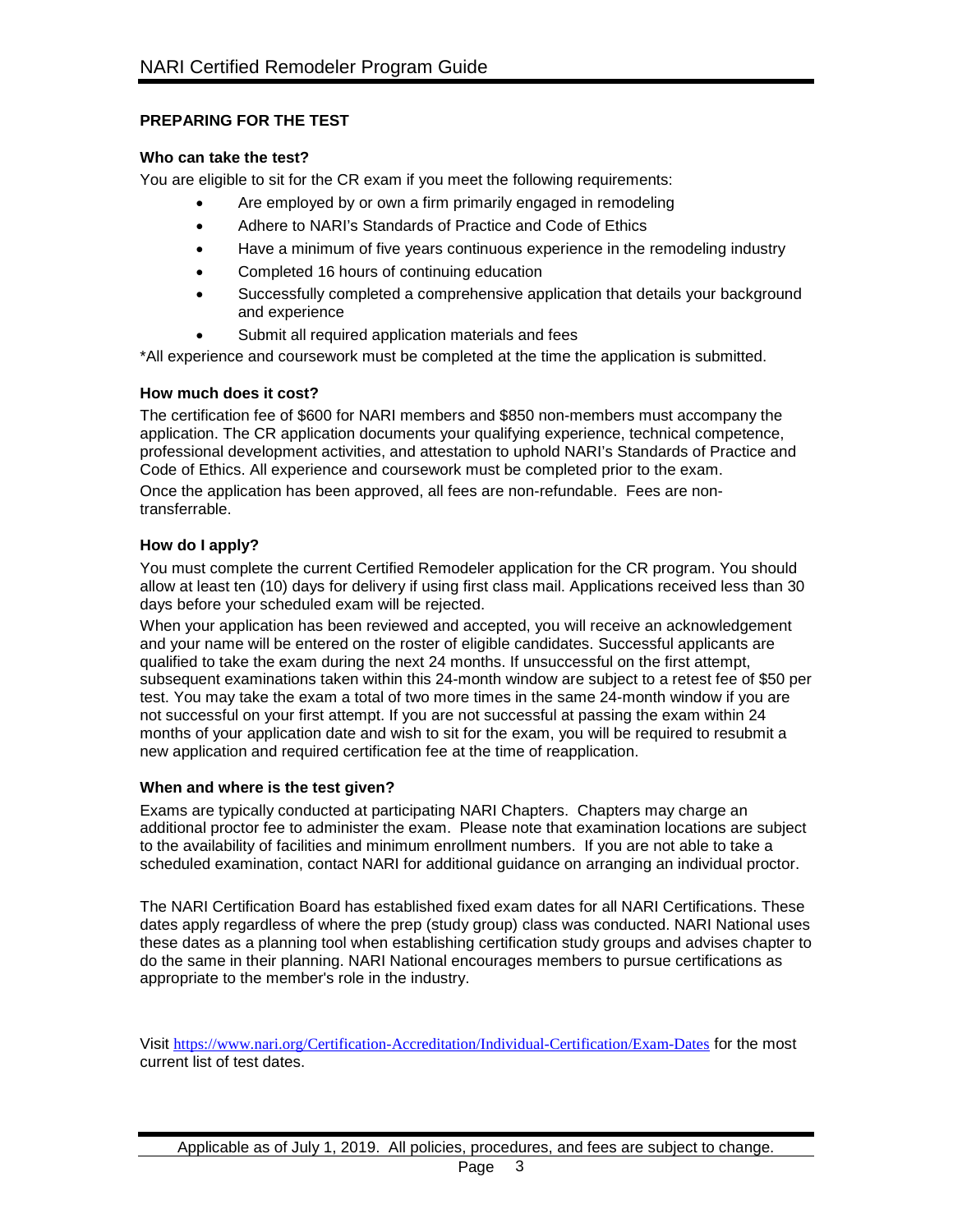### **How are special testing arrangements made?**

The NARI Certification Board will make reasonable efforts to accommodate eligible candidates who require special arrangements to take the exam. Candidates who request special accommodations must make their request in writing at least 60 days in advance of the test date. Documentation should be in the form of a letter on the official letterhead of a licensed or certified professional qualified to diagnose and treat special conditions. A description of the special accommodation(s) requested should be included. Your request, with the supporting documentation, will be reviewed to determine if the accommodation will be granted. If approved, you and your exam proctor will be notified. The special accommodations and auxiliary aids and services must not present an undue burden to the NARI Certification Board and must not fundamentally alter the measurement of the knowledge the exam is intended to test.

#### **What is the format for the test?**

The exam is offered in a single, 4-hour session. The test will have 200 multiple-choice questions. The test is closed book with the exception that you may bring a current IRC code manual. Calculators are allowed but programmable devices, cell phones, and laptops are not permitted. Each question will have four options or choices, only **one** of which is the correct or best answer. You will be asked to select the correct or best answer from these options. You will take the exam in one 4-hour period.

# **What do I need to know for the test?**

Research conducted via survey and peer review guided the composition of the CR exam which focuses on job tasks performed and knowledge needed by remodelers.

Our survey indicated that a solid understanding in the following knowledge areas could be an indicator for success:

- Business Operations and Procedures
- Building Codes and Construction Law
- Project Existing Conditions and Jobsite Site Evaluation
- Remodeling Plans and Construction Specifications
- Remodeling Tools and Jobsite Safety
- Kitchen and Bath Remodeling
- Trade Contractors and Trade Related Building Systems

In addition to the above list, an area noted in this survey as an emerging requirement is the need for knowledge in the areas of green remodeling and building science processes.

#### **The CR exam content outline**

The exam will evaluate your level of knowledge in the eight knowledge/skill domains listed. The following pages list the exam domains and the approximate percentage of the exam devoted to each one. They will also indicate the domain's applicably to the CRS and CRA certifications.

Listed with each domain is the recommended reference from the CR Authoritative Literature. The list is intended for use as a study aid only. The NARI Certification Board does not intend the list to imply endorsement of these specific references, nor are the test questions necessarily limited to these sources. The NARI Certification Board reviews the Authoritative Literature on a biannual basis. This list was updated in December 2012.

- 1. Smart Business for Contractors, by Jim Kramon, Taunton Press, Inc., Newtown, CT, 2001.
- 2. Run Your Business So It Doesn't Run You, by Linda Leigh Frances, Borah Press, Redwood Valley, CA, 2000.
- 3. International Residential Code for One- and Two- Family Dwellings (*IRC*) Current edition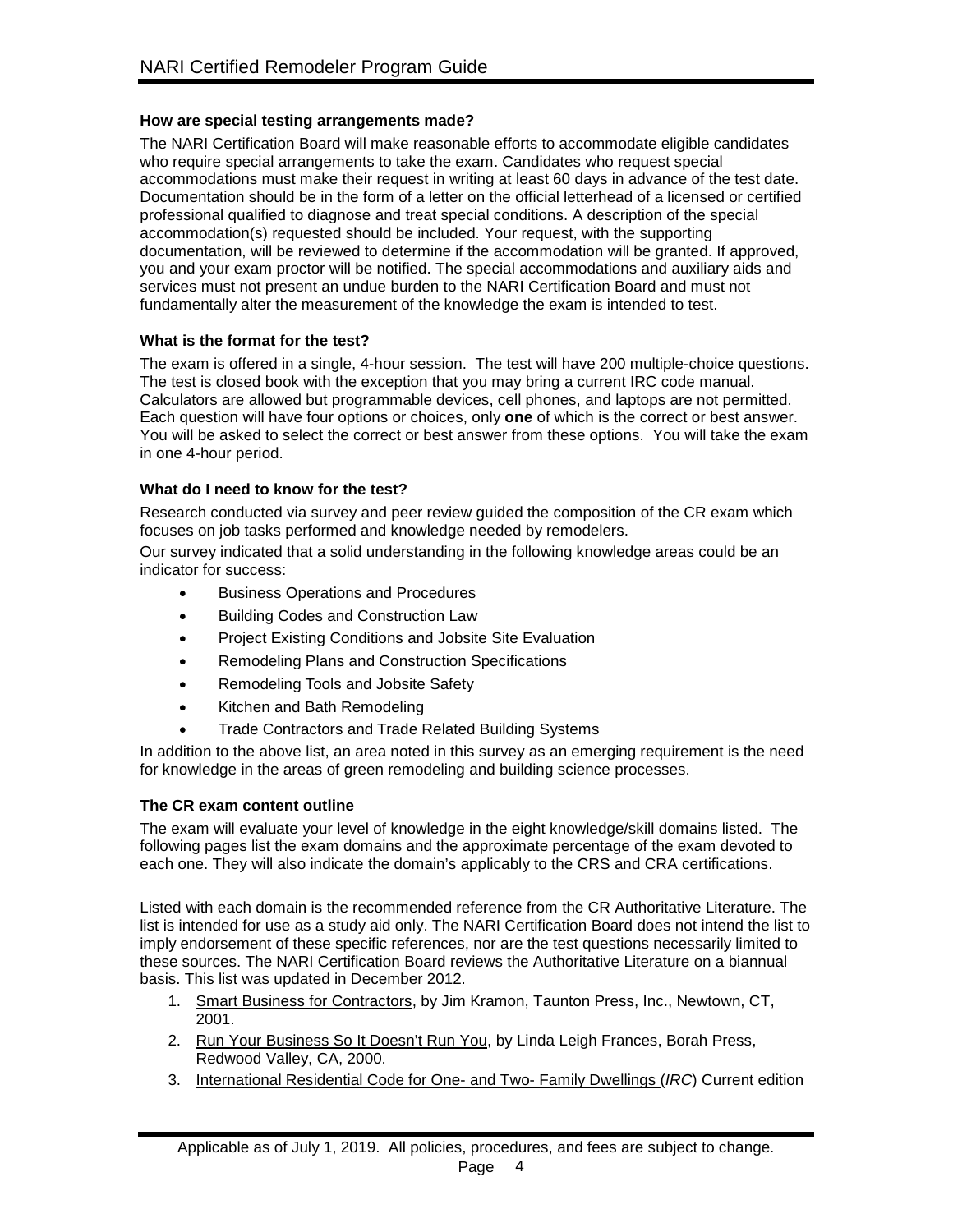- 4. Modern Carpentry, the current edition by Willis Wagner, Goodheart-Willcox, Tinley Park, IL
- 5. Residential Energy by John Krigger and Chris Dorsi, Saturn Resource Management Inc. Helena, Montana
- 6. Mastering the Business of Remodeling by Linda Case and Victoria Downing, Remodelers Advantage, Laurel, MD
- 7. Certified Remodeler Study Guide by NARI, Des Plaines, IL (The Certified Remodeler Study Guide is provided electronically upon approval of the certification application.)

# **Domain 1 (All) 35 to 40%**

#### **Business Operations**

#### **A. General Business Operations and Procedures**

- 1. Conduct sales calls to include:
	- Write proposals for client approval
	- Present proposals to clients
	- Estimate project costs for inclusion in a contract
	- Create contracts based on an accepted proposal
	- Present contract to client for signature
- 2. Use sales tracking procedures/software
- 3. Contract with trade (sub) contractors
- 4. Supervise project design and construction with a focus on monitoring costs
- 5. Develop construction procedures
- 6. Develop and implement a business plan
- 7. Review and purchase the required insurance for the remodeling company
- 8. Develop a personnel manual including:
	- Develop and implement standards of jobsite behavior and dress
	- Develop an organizational chart
	- Develop job descriptions
- 9. Conduct performance reviews of employees
- 10. Hire/fire trade employees

# **References:**

| <b>General Business</b>          |                               |
|----------------------------------|-------------------------------|
| <b>Operations and Procedures</b> |                               |
| Run Your Business So It          | Chapters $1 - 3$ and $8 - 12$ |
| Doesn't Run You                  |                               |
| <b>Smart Business for</b>        | Chapters 2, 3, 4              |
| Contractors                      |                               |
| Mastering the Business of        | Parts 3 and 11                |
| Remodeling                       |                               |

#### **B. Financial Systems and Procedures**

- 1. Develop a financial plan
- 2. Develop a company's annual budget
- 3. Develop a remodeling project's budget
- 4. Maintain accounting journals
- 5. Review a profit and loss statement
- 6. Review a balance sheet
- 7. Use job-cost reports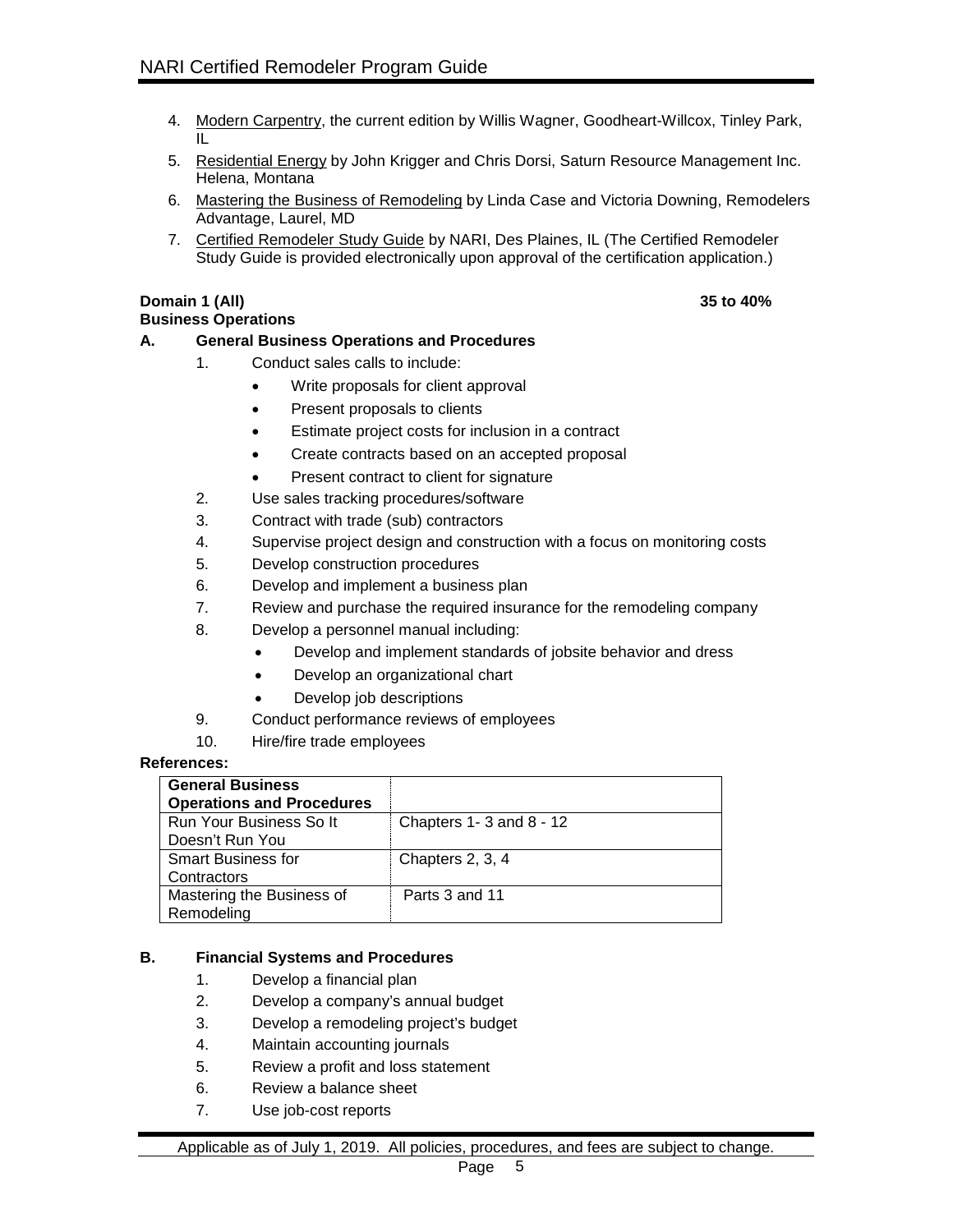- 8. Develop a payment schedule for a remodeling project
- 9. Evaluate comprehensive general liability insurance policy for exclusion and adequacy of coverage
- 10. Use accounting software

| <b>Financial Systems and</b><br><b>Procedures</b> |                            |
|---------------------------------------------------|----------------------------|
| Run Your Business So It                           | Chapters 4, 5, 6           |
| Doesn't Run You                                   |                            |
| <b>Smart Business for</b>                         | Chapters 1, 5, 6, 7, 8, 12 |
| Contractors                                       |                            |
| Mastering the Business of                         | Parts 4 and 5              |
| Remodeling                                        |                            |

# **C. Marketing Systems and Plans**

- 1. Develop a marketing plan
- 2. Develop advertisements for placement in local media

#### **References:**

| <b>Marketing Systems and</b><br><b>Plans</b> |                     |
|----------------------------------------------|---------------------|
| <b>Certified Remodeler Study</b><br>Guide    | Module 1, chapter 1 |
| Mastering the Business of<br>Remodeling      | Parts 7, 8, and 9   |

# **D. Project Management and Operations**

- 1. Develop project estimating methodologies
- 2. Develop a project schedule for a remodeling project
- 3. Locate the critical path to project completion on a project schedule
- 4. Update a project schedule for a remodeling project
- 5. Schedule and conduct preconstruction conference
- 6. Identify the areas of the home to be affected by the remodeling project and provide instruction to the homeowners
- 7. Schedule the appropriate inspection for a remodeling project
- 8. Process project change orders
- 9. Develop workarounds to address unforeseen problems
- 10. Work with homeowner to ensure material selections are made in a timely manner in support of the schedule
- 11. Conduct a final inspection of remodeling project with homeowner
- 12. Use estimating software
- 13. Process client payments including collection and recording

#### **References:**

| <b>Project Management and</b><br><b>Operations</b> |                      |
|----------------------------------------------------|----------------------|
| Mastering the Business of<br>Remodeling            | Parts 12, 13, and 14 |

# **E. Business Ethics and Standards of Practice**

- 1. Respond to and conduct corrective actions for customer complaints
- 2. Develop and supervise sales procedures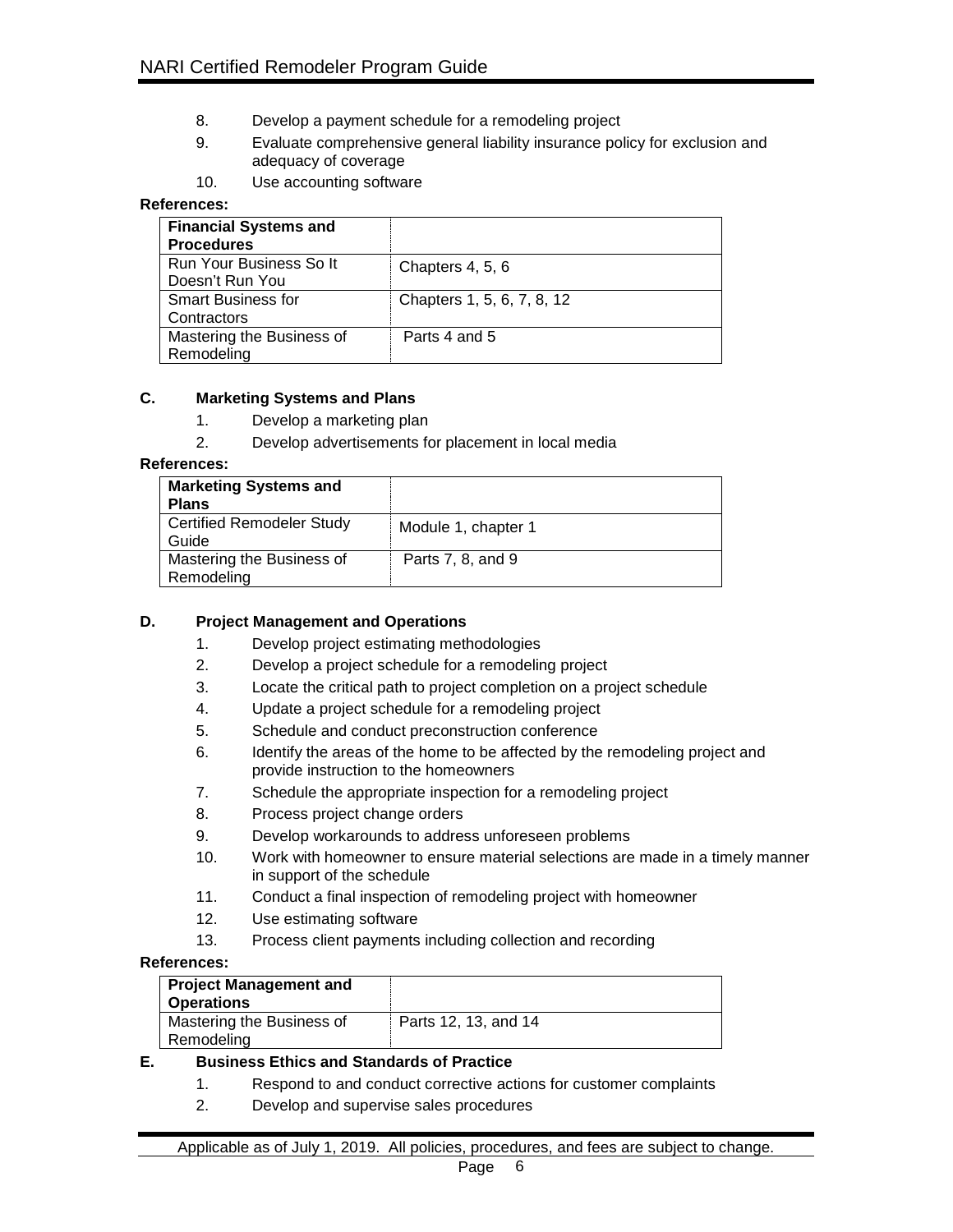- 3. Sell projects in your client's home
- 4. Review contracts for compliance with local, state, and federal regulations
- 5. Develop print ads for use in newspaper or yellow pages
- 6. Market warranties or guarantees as part of product promotion
- 7. Promote sales of merchandise or projects at your business
- 8. Provide owner's manual to client upon completion of project
- 9. Supervise point-of-sale operations

| <b>Business Ethics and</b><br><b>Standards of Practice</b> |     |
|------------------------------------------------------------|-----|
| NARI Code of Ethics and<br>Standards of Practice           | All |

# **Domain 2 (All) 2 to 5%**

# **Building Codes and Construction Law**

- 1. Develop drawing required in a contract
- 2. Obtain license as required
- 3. Ensure compliance with local, state and federal licensing requirements
- 4. Resolve conflicts between your company and the client
- 5. Apply for building permits
- 6. Explain warranties to your client
- 7. Provide lien waivers

# **References:**

| <b>Building Codes and</b><br><b>Construction Law</b> |               |
|------------------------------------------------------|---------------|
| IRC.                                                 | Chapters 1-11 |

# **Domain 3 (CR and CRS) 6 to 10%**

#### **Project Existing Conditions and Jobsite Evaluation**

- 1. Evaluate buildings for hazardous building products (asbestos, mold and lead)
- 2. Identify failing roofing systems and specify corrective actions
- 3. Identify load bearing walls
- 4. Identify signs of insect infestation
- 5. Identify signs of moisture damage to structural and non-structural members
- 6. Identify structural changes that have been applied to the building
- 7. Identify stress in wood and analyze the causative factors
- 8. Identify substandard electrical service
- 9. Identify stick built roofing systems
- 10. Identify truss built roofing systems
- 11. Evaluate western framed or platform structures in preparation for remodeling
- 12. Evaluate balloon framed structures in preparation for remodeling
- 13. Evaluate post and beam construction in preparation for remodeling
- 14. Identify the requirement and supervise the tasks associated with foundation or retaining wall drainage piping installation and modification
- 15. Locate easements on a project site
- 16. Verify lot lines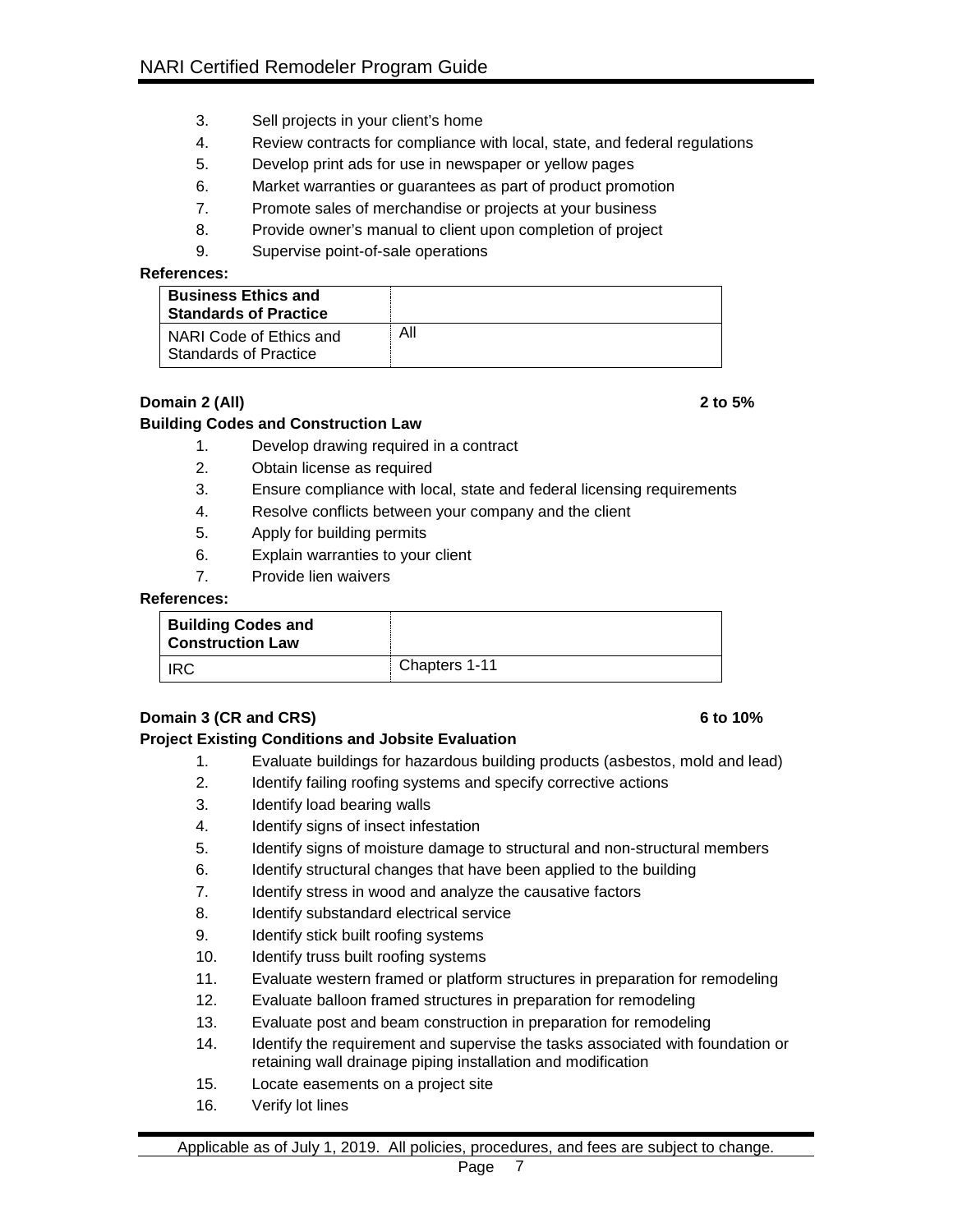- 17. Verify setbacks and zoning restrictions
- 18. Verify the required depth of footing or foundations for a project
- 19. Determine the nature of the soil on a project site
- 20. Identify the requirements and supervise the tasks associated with concrete pads and walkways installation and modification
- 21. Identify the requirements and supervise the tasks associated with septic tank, gas piping, underground electric, oil tanks, and above ground utilities installation and modification
- 22. Identify the requirements and supervise the tasks associated with shoring, underpinning, excavation support and protection, erosion and sedimentation control
- 23. Identify the requirement and supervise the tasks associated with site demolition and site clearing
- 24. Use a check list when reviewing a site as a prospective project
- 25. Verify ownership of the project site

| <b>Project Existing Conditions</b><br>and Jobsite Evaluation |            |
|--------------------------------------------------------------|------------|
| <b>Modern Carpentry</b>                                      | Unit 25    |
| <b>IRC</b>                                                   | Appendix J |

# **Domain 4 (CR and CRS) 3 to 7%**

# **Remodeling Plans and Construction Specifications**

- 1. Select the required plans to support a remodeling project
- 2. Use plans and drawings while working on a remodeling project
- 3. Use elevation plans to properly position cabinets and fixtures
- 4. Use plans to identify items that must be removed and where new items are to be placed
- 5. Use project specifications while conducting a remodeling project

#### **References:**

| <b>Remodeling Plans and</b><br><b>Construction Specifications</b> |           |
|-------------------------------------------------------------------|-----------|
| <b>Modern Carpentry</b>                                           | Unit 6    |
| <b>IRC</b>                                                        | Chapter 3 |

# **Domain 5 (All) 14 to 18%**

# **Remodeling Tools and Jobsite Safety**

- 1. Inspect and identify tools that require replacement or repair
- 2. Purchase power tools appropriate to the task at hand
- 3. Recognize an unsafe work environment
- 4. Prepare project specific safety and emergency information
- 5. Supervise for compliance to OSHA safety regulations
- 6. Explain the safety precautions required when using hand and power tools
- 7. Oversee/direct the safe use of power and hand tools
- 8. Conduct safety inspections of all power tools on the job site
- 9. Inspect job sites to ensure compliance with safety regulations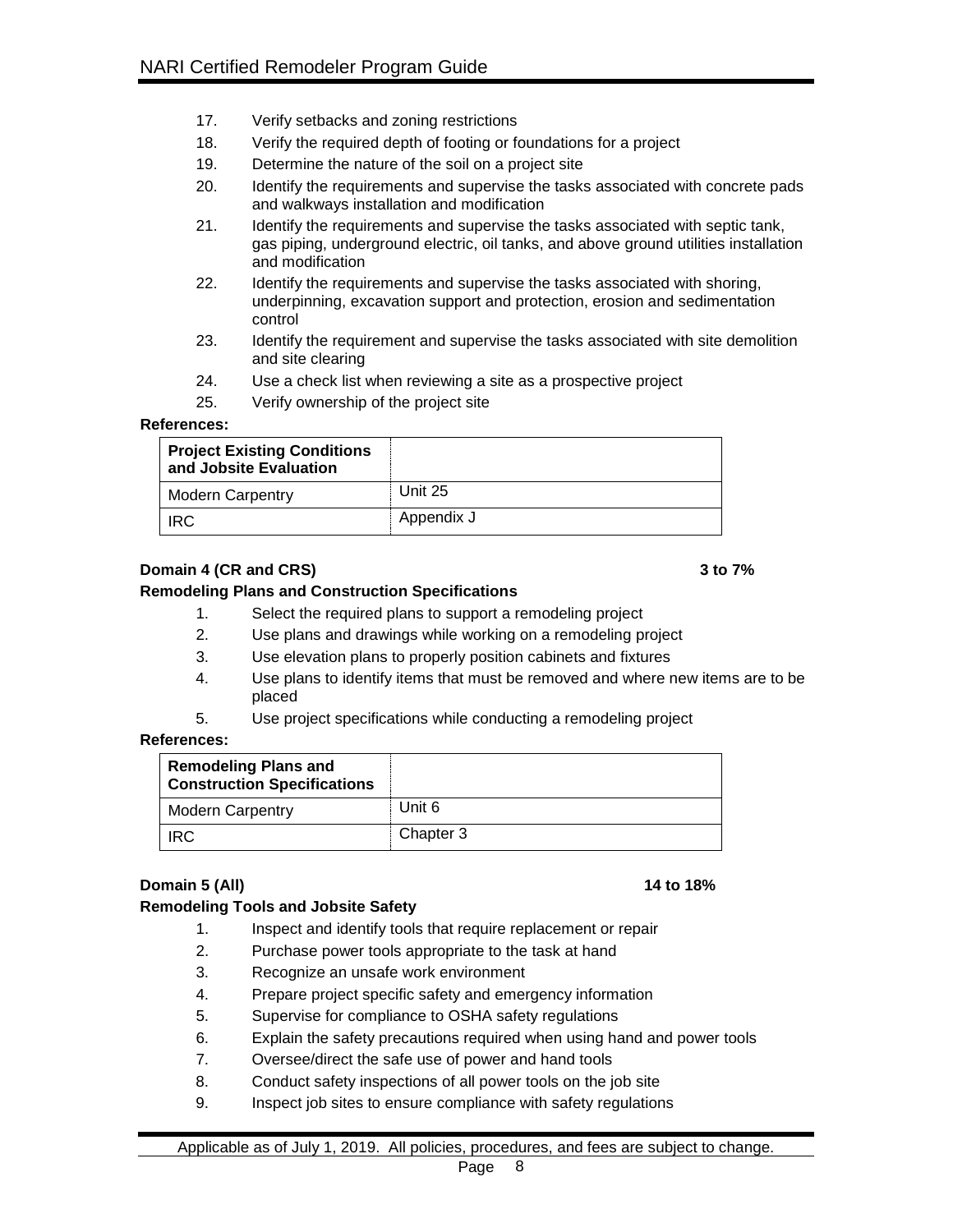- 10. Supervise the setup and use scaffolding properly when conducting a remodeling project
- 11. Take corrective actions on problems found during a safety inspection
- 12. Use ladders properly when conducting a remodeling project
- 13. Conduct or supervise excavations deeper than 2 feet as part of a remodeling project
- 14. Conduct regular OSHA safety meetings
- 15. Conduct safety training for employees
- 16. Determine the type and number of fire extinguishers required on a remodeling project
- 17. Develop an Injury and Illness Prevention Plan (IIPP)
- 18. Review the company's IIPP
- 19. Identify unsafe materials on a remodeling project
- 20. Maintain Material Safety Data Sheets on the jobsite

| <b>Remodeling Tools and</b><br><b>Jobsite Safety</b> |                      |
|------------------------------------------------------|----------------------|
| <b>Modern Carpentry</b>                              | Unit 2, 3, 4, and 29 |

# **Domain 6 (All) 10 to 15%**

# **Green Remodeling and Building Science Processes**

- 1. Specify Energy Star or better appliances as part of a remodel project
- 2. Recycle jobsite waste
- 3. Specify and supervise the installation of high efficiency HVAC equipment
- 4. Specify sustainable products for use in remodeling projects
- 5. Use deconstruction techniques to precondition the home for a remodeling project
- 6. Use or specify low or no VOC adhesives, paints and finishes

#### **References:**

| <b>Green Remodeling and</b><br><b>Building Science Processes</b> |                       |
|------------------------------------------------------------------|-----------------------|
| <b>Modern Carpentry</b>                                          | Units 24, 25          |
| IRC                                                              | Chapters 11, 23       |
| <b>Residential Energy</b>                                        | Chapters 1, 2, and 10 |

#### **Domain 7: (CR) 3 to 7%**

#### **Kitchen and Bath Remodeling**

- 1. Develop and provide estimate of bathroom remodel costs to clients
- 2. Specify materials to be used in a kitchen and bathroom remodel
- 3. Conduct kitchen and bathroom remodels
- 4. Design kitchens and bathrooms
- 5. Supervise the installation of all materials in a kitchen and bathroom
- 6. Use accessibility standards in designing a kitchen and bathroom
- 7. Use NKBA design guidelines to help in kitchen and bathroom design

#### **References:**

| <b>Kitchen and Bath</b> |  |
|-------------------------|--|
| Remodeling              |  |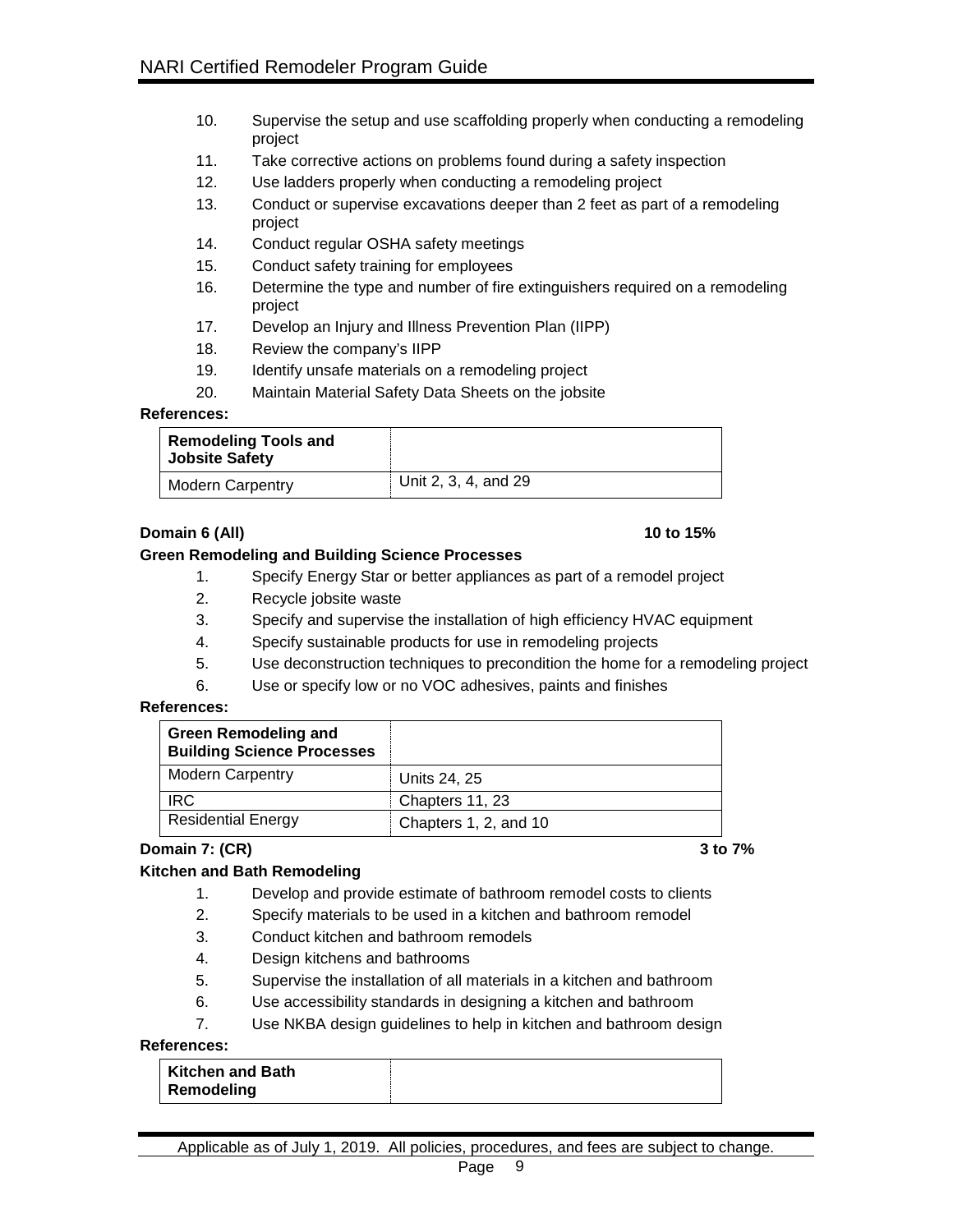| NKBA Kitchen and Bathroom<br>Design Guidelines | Αll       |
|------------------------------------------------|-----------|
| <b>IRC</b>                                     | Chapter 3 |

| Domain 8: (CR and CRS as appropriate to specialty) |  | 20 to 25% |
|----------------------------------------------------|--|-----------|
|                                                    |  |           |

# **Trade Contractors and Trade Related Building Systems**

# **A. Carpentry Techniques and Processes**

# **1) Rough Carpentry**

- 1. Identify lumber and its appropriate uses
- 2. Estimate the lumber requirements of a remodeling project
- 3. Inspect lumber for defects
- 4. Trim windows with siding materials
- 5. Frame a load bearing wall system
- 6. Specify the sheathing materials used to cover a roof or exterior wall
- 7. Use engineered lumber in the construction process
- 8. Use span tables in the code to determine appropriate sized floor joists
- 9. Set up an onsite lumber storage area
- 10. Apply sheathing to roof an/or exterior walls
- 11. Construct a roof and ceiling system
- 12. Construct a site built beam
- 13. Frame a non-load bearing wall system
- 14. Install a floor system over a basement or crawl space
- 15. Install beam and girders with supports
- 16. Install sill plates

#### **References:**

| <b>Rough Carpentry</b> |                           |
|------------------------|---------------------------|
| Modern Carpentry       | Units 1, 8, 9, 15, and 25 |
| <b>IRC</b>             | Chapter 5, 6              |

# **2) Finish Carpentry**

- 1. Estimate the amount of material required to trim and mold a remodeling project
- 2. Evaluate space for cabinet installation, walls plumb and square and floor level
- 3. Inspect for proper cabinet installation
- 4. Specify materials for use as trim
- 5. Estimate the amount of materials required for a stairway project
- 6. Evaluate stairways for meeting the allowable dimensions for such components as stair width, riser height, tread length, and hand rail height
- 7. Inspect stairway for proper installation techniques
- 8. Install wood trim around doors
- 9. Install wood trim around windows
- 10. Specify cabinets for use in remodeling projects
- 11. Specify materials for use as molding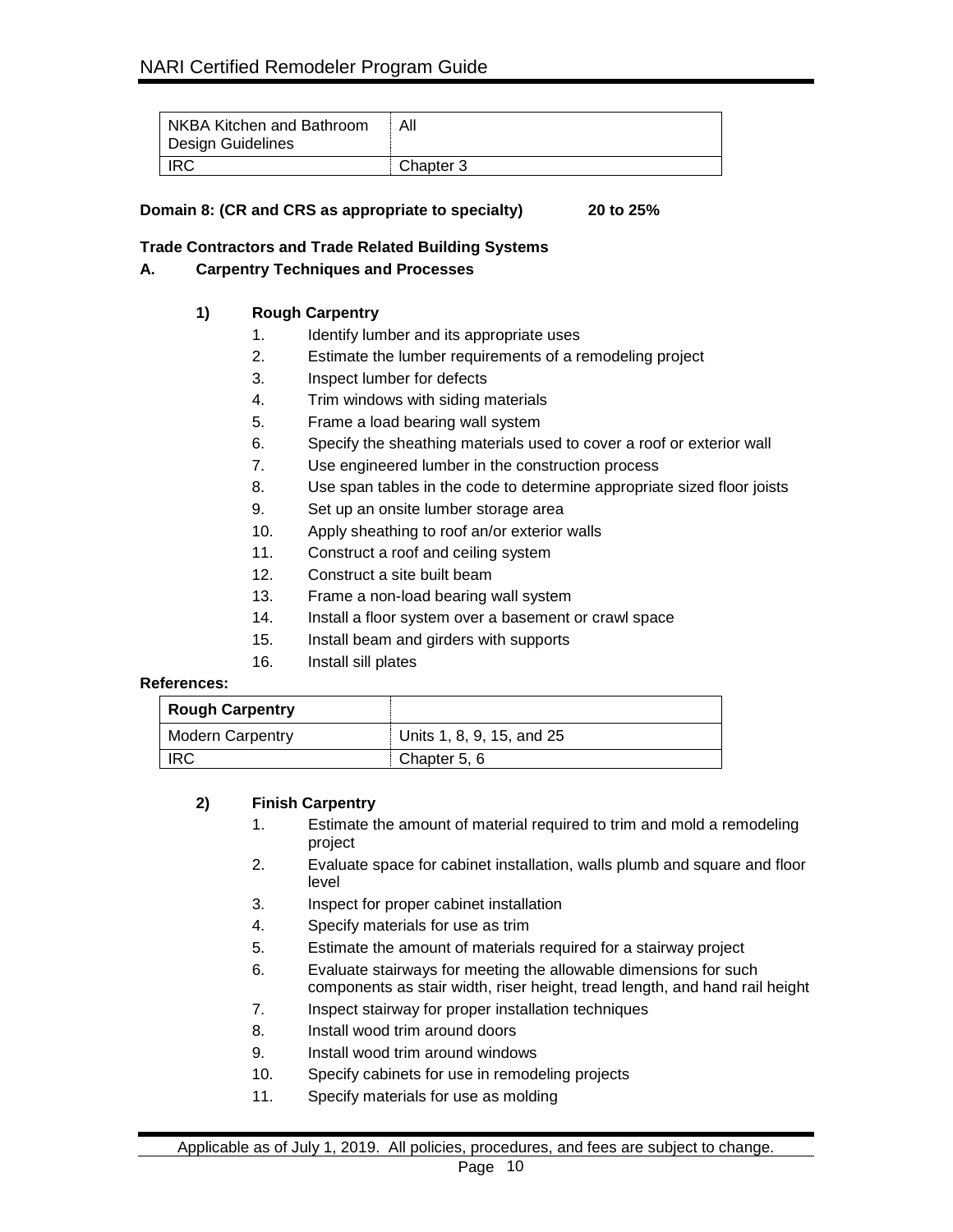- 12. Specify materials required for a stairway project
- 13. Design stairways and handrails
- 14. Install baseboard and base shoe molding
- 15. Install crown molding

| <b>Finish Carpentry</b> |              |
|-------------------------|--------------|
| Modern Carpentry        | Units 17, 18 |

#### **3) Window and Door Installation**

- 1. Specify exterior and interior doors
- 2. Specify windows for a remodeling project
- 3. Describe the advantage/disadvantage of various window coatings to clients
- 4. Translate the NFRC rating system to clients
- 5. Describe the various types of window construction to clients
- 6. Analyze a home for heat loss/gain through its current windows and recommend appropriate windows to improve home efficiency
- 7. Seal and insulate around a window
- 8. Consider building orientation, sun angle, and heat gain/loss when specifying windows
- 9. Identify the requirements and supervise the tasks associated with installing doors
- 10. Identify the requirements and supervise the tasks associated with installing replacement windows
- 11. Identify the requirements and supervise the tasks associated with installing windows into rough openings

#### **References:**

| <b>Window and Door</b><br><b>Installation</b> |           |
|-----------------------------------------------|-----------|
| <b>Residential Energy</b>                     | Chapter 5 |
| <b>Modern Carpentry</b>                       | Unit 12   |

### **B. Interior Finishing Procedures and Processes**

- 1. Specify the appropriate drywall thickness for the application
- 2. Specify Moisture Resistant (M/R) Drywall as appropriate
- 3. Estimate the required number of drywall sheets for a remodeling project
- 4. Identify the requirements and supervise the tasks associated with installation of drywall
- 5. Estimate the amount of flooring product required for a remodeling project
- 6. Inspect plaster walls and/or ceilings for signs of failure
- 7. Specify the appropriate paint for a remodeling project
- 9. Estimate the amount of paint required for a remodeling project
- 10. Prepare surfaces to accept a painted finish
- 11. Specify flooring products
- 12. Identify the requirements and supervise the tasks associated with installing hardwood flooring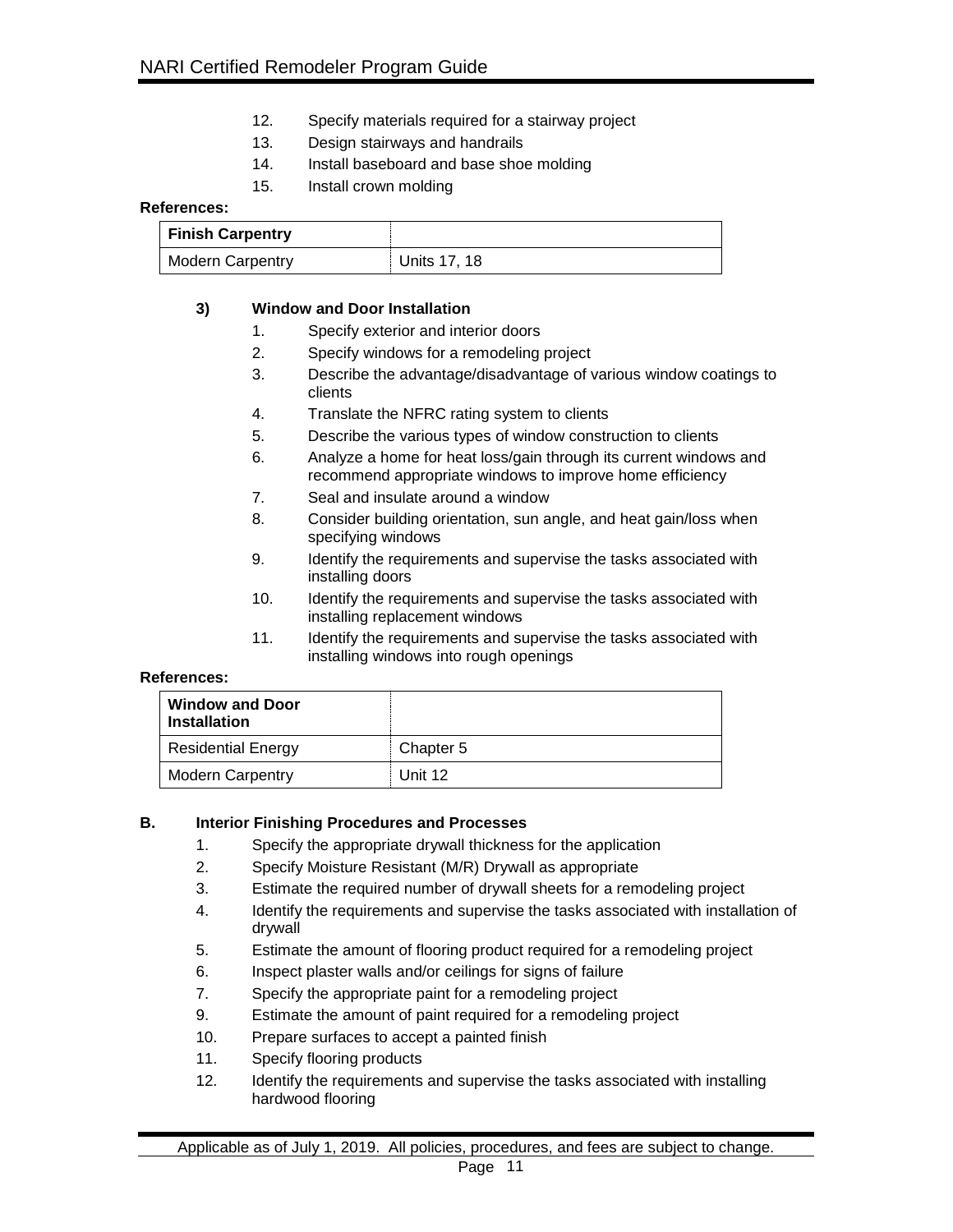#### 14. Prepare hardwood floors for a clear finish

#### **References:**

| <b>Interior Finishing</b><br><b>Procedures and Processes</b> |              |
|--------------------------------------------------------------|--------------|
| IRC.                                                         | Chapter 7    |
| <b>Modern Carpentry</b>                                      | Units 15, 20 |

#### **C. Roofing and Siding Procedures and Processes**

- 1. Identify various roofing materials
- 2. Inspect for proper attic ventilation
- 3. Inspect the roofing process to ensure proper application of materials
- 4. Apply flashing to required areas to prevent moisture leaks
- 5. Flash a window into the building's envelope
- 6. Describe the cost/benefit of the various roofing materials to your client
- 7. Identify the cause and prevention of ice dams
- 8. Inspect for the presence of hazardous siding material in existing siding
- 9. Trim windows with siding materials

# **References:**

| <b>Roofing and Siding</b><br><b>Procedures and Processes</b> |               |
|--------------------------------------------------------------|---------------|
| <b>IRC</b>                                                   | Chapters 8, 9 |
| <b>Modern Carpentry</b>                                      | Units 10, 11  |

#### **D. Insulation Requirements**

- 1. Identify sources of heat loss in a home
- 2. Identify the insulating properties of building products
- 3. Describe the benefits, limitations and drawbacks of each of the insulation types
- 4. Identify the different types of insulation in use today
- 5. Specify insulation products to ensure compliance with local code
- 6. Determine the type and amount of insulation required in an attic and an exterior wall
- 7. Educate and inform homeowners on topics related to insulation and the infiltration of moisture
- 8. Identify properly installed fiberglass batt insulation
- 9. Identify activities required to properly air seal a residence in remodeling

#### **References:**

| <b>Insulation Requirements</b> |               |
|--------------------------------|---------------|
| <b>Residential Energy</b>      | Chapters 3, 4 |
| <b>Modern Carpentry</b>        | Unit 14       |

#### **E. Electrical Systems**

- 1. Identify electrical service that does not meet current code
- 2. Identify aluminum wiring systems and specify corrective actions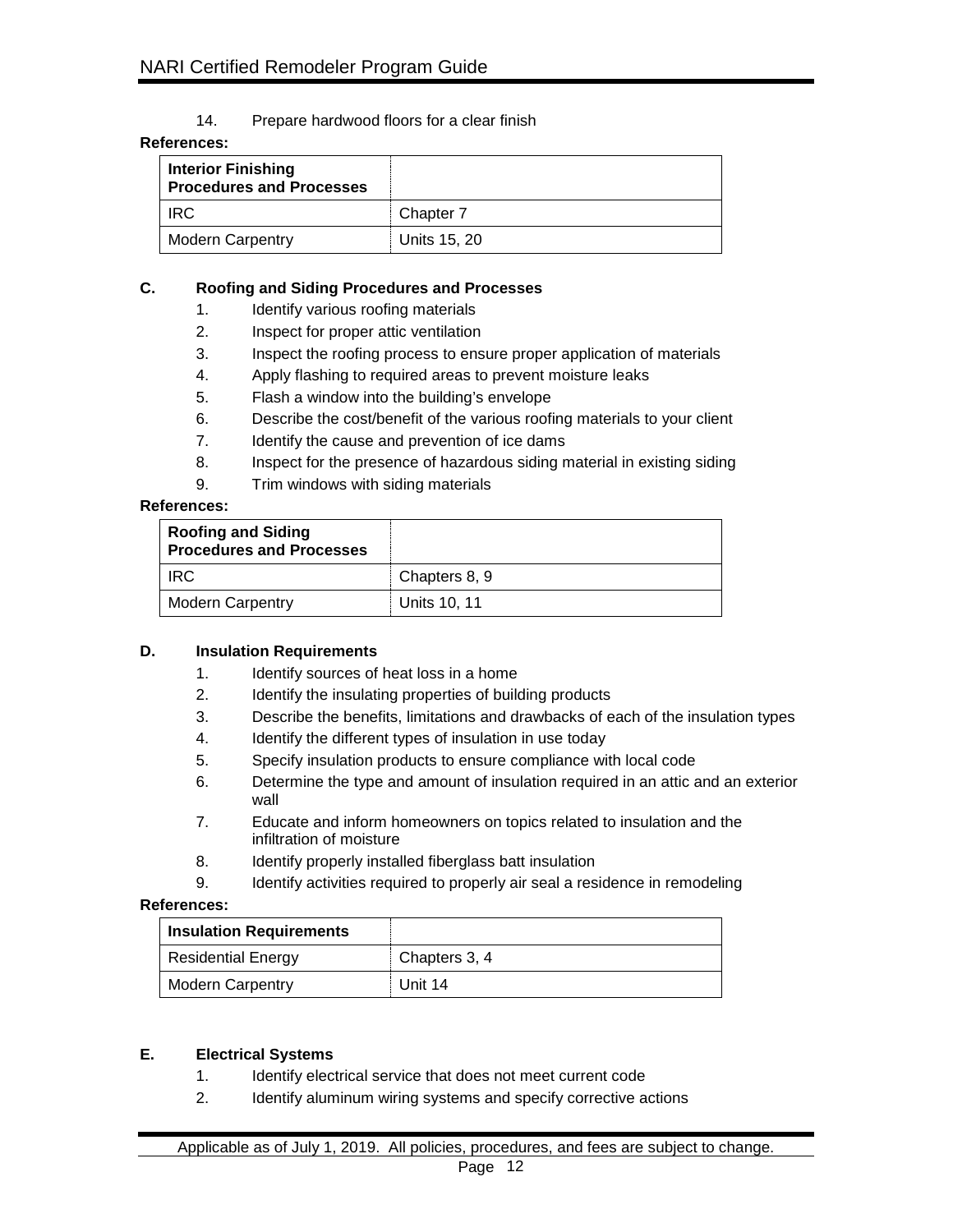- 3. Identify knob and tube wiring systems and correctly connect to modern system
- 4. Identify the various types of electrical cable used in remodeling and construction projects and where and how it is used
- 5. Inspect for proper clearance around electrical panels
- 6. Inspect or test GFCI breakers and outlets for proper installation
- 7. Specify AFCI's as required by code

| <b>Electrical Systems</b> |                  |
|---------------------------|------------------|
| <b>IRC</b>                | Chapters 33 - 40 |
| <b>Residential Energy</b> | Chapter 7        |
| <b>Modern Carpentry</b>   | Unit 26          |

# **F. Heating, Ventilation and Air Conditioning Systems (HVAC)**

- 1. Instruct your client concerning the hazards of backdrafting
- 2. Identify and supervise the corrective action to prevent backdrafting
- 3. Identify mold and mildew, locate the cause, and take corrective action
- 4. Analyze the results of a blower door test
- 5. Evaluate the existence and condition of static ventilators in the attic
- 6. Evaluate the need for an attic fan
- 7. Specify a properly sized forced air heating/cooling system or a hydronic heating system
- 8. Supervise the installation of a forced air heating/cooling system, a heat pump heating/cooling system, or a hydronic heating system

# **References:**

| <b>Heating, Ventilation and Air</b><br><b>Conditioning Systems</b><br>(HVAC) |                |
|------------------------------------------------------------------------------|----------------|
| <b>IRC</b>                                                                   | Chapters 12-21 |
| <b>Residential Energy</b>                                                    | Chapters 6, 8  |
| <b>Modern Carpentry</b>                                                      | Unit 28        |

### **G. Plumbing Systems**

- 1. Inspect existing water supply system and identify required modifications to support the remodeling project
- 2. Specify plumbing fixtures for a remodeling project
- 3. Inspect plumbing fixture installation to ensure compliance with code and manufacturer's instructions
- 4. Inspect plumbing rough-in to ensure compliance with project plans
- 5. Specify a water heater size to meet the projected needs of the client
- 6. Use the local code to determine appropriate installation procedures to be used for plumbing fixtures
- 7. Verify the vent piping has been properly installed
- 8. Specify materials for use in a water supply system
- 9. Design a water supply system for a remodeling project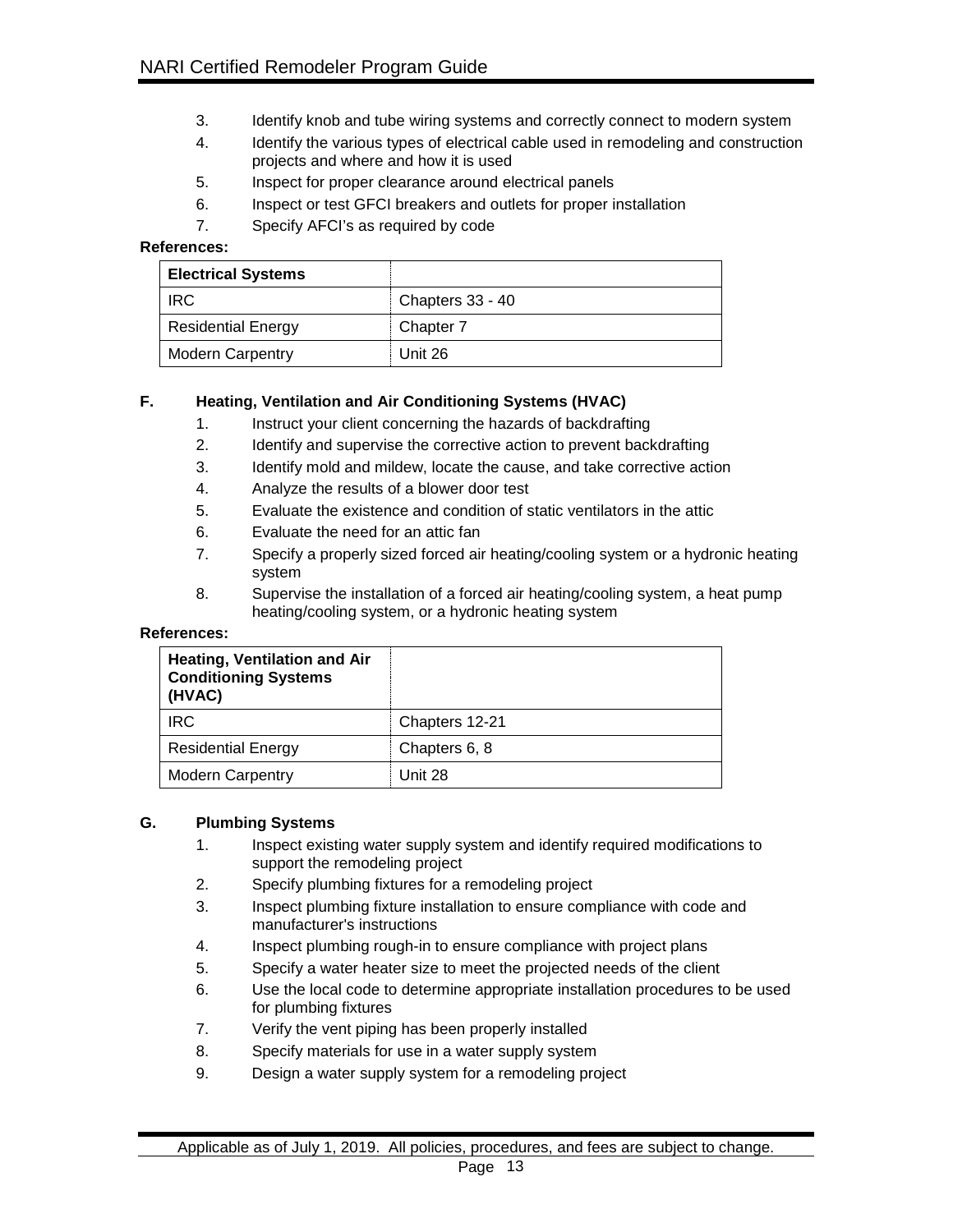- 10. Inspect existing DWV system and identify required modifications to support the remodeling project
- 11. Inspect the water supply system to ensure compliance with design and local codes (IRC)
- 12. Specify on-demand or tankless water heaters
- 13. Supervise the installation of a water supply system, DWV system and a gas supply system

| <b>Plumbing Systems</b>   |                |
|---------------------------|----------------|
| <b>IRC</b>                | Chapters 25-32 |
| <b>Residential Energy</b> | Chapter 9      |
| <b>Modern Carpentry</b>   | Unit 27        |

# **H. Masonry and Concrete**

- 1. Identify the precautions that must be taken when working with old bricks
- 2. Identify the signs of moisture damage in masonry and concrete

#### **References:**

| <b>Masonry and Concrete</b>               |               |
|-------------------------------------------|---------------|
| <b>IRC</b>                                | Chapters 4,10 |
| <b>Certified Remodeler Study</b><br>Guide | Module 9      |
| <b>Modern Carpentry</b>                   | Unit 7        |

# **How do I prepare for the test?**

You may choose to study on your own or you may decide to join a study group at your local chapter to gain a better understanding of one or more content areas. To find a study group, contact your chapter representative or visit<http://www.nari.org/certify/index.asp> for a current list of virtual study group/course information.

When planning your studying, you should also think about what percentage of the test questions will cover each major content area. Decide which resources will better help you prepare for the test from the reference lists.

# **TAKING THE TEST**

#### **What are the requirements during the test?**

You should arrive at the testing site approximately thirty (30) minutes to one (1) hour prior to the test to allow sufficient time for you to check-in and locate your seat. Late arrivals cannot be admitted to the test. Be prepared to provide a photo ID to the test administrator as part of the registration process.

You may not use devices with memory capabilities. Audible beepers, cellular phones, books, and papers will not be allowed in the testing room. The only book allowed in the test room will be an official IRC code manual. Note taking is prohibited during the test. Paper for conducting calculations will be provided by the test administrator and will be collected at the completion of the exam period.

Unauthorized visitors will not be allowed at the test site. Observers approved by the NARI Certification Board may, however, be present during the testing session. Only water will be allowed in the testing room. All other materials, food, and beverages are prohibited.

Applicable as of July 1, 2019. All policies, procedures, and fees are subject to change.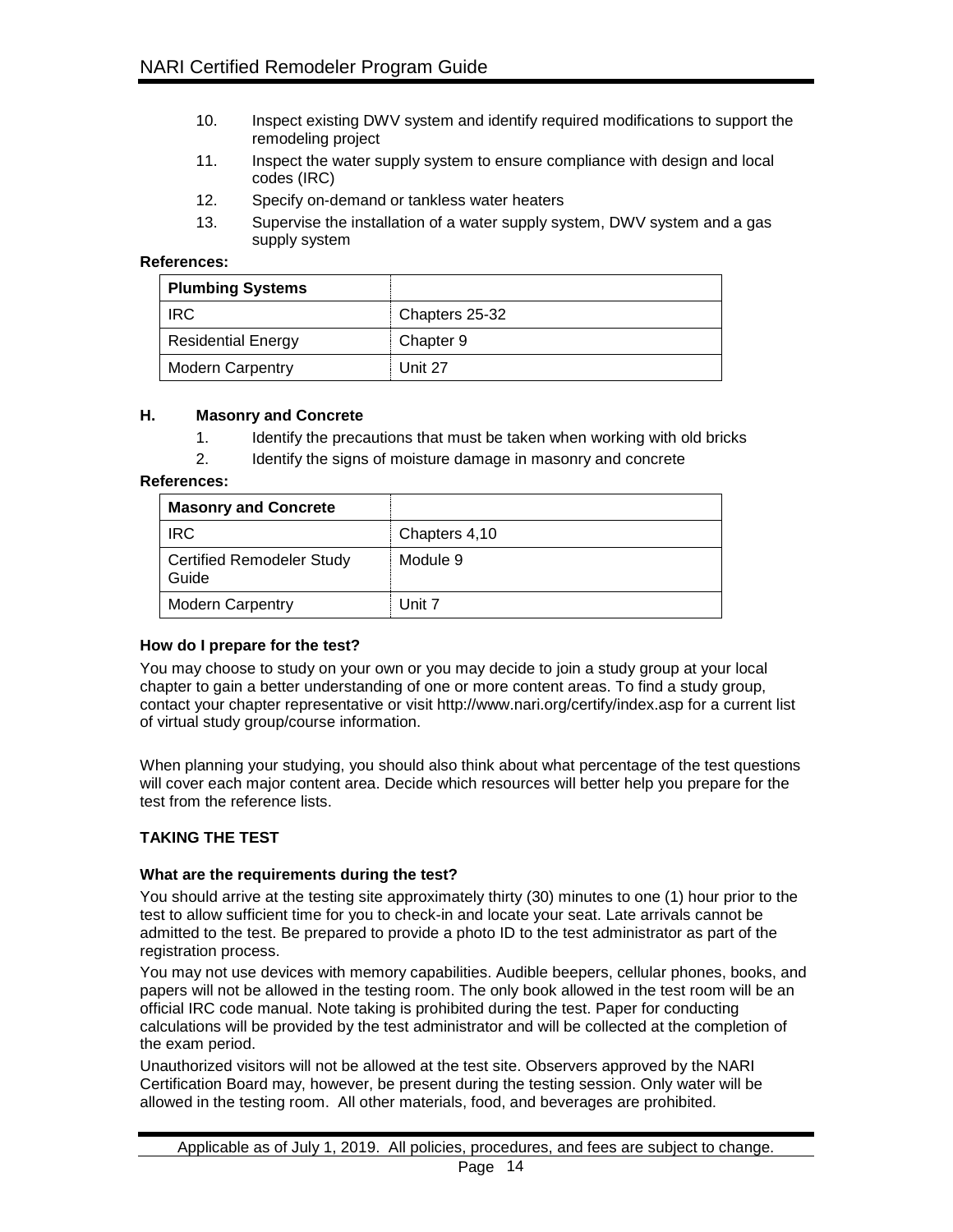Before you take the exam, you will be asked to sign the following statement: "Due to the confidential nature of this test, I agree that I will not copy or retain test questions or transmit them in any form to any other person or organization." If you do not sign this statement, you will be dismissed from the testing center or your test results may be invalidated. The theft or attempted theft of the test or copying or disclosure of test questions is punishable by law.

# **Sample Examination Questions**

The following questions have been selected for inclusion in candidate materials as sample questions. While these sample questions are intended to give candidates a better sense of the CR questions, the actual examination may include similar types of questions in varying proportions. The answers to these sample questions are given on the last page of this handbook.

- 1. Overhead is the
	- A. entire cost of doing business
	- B. cost of doing business over and above the Cost of Labor
	- C. cost of doing business over and above the Cost of Materials
	- D. cost of doing business over and above the Cost of Sales
- 2. Accumulated earnings that a business keeps are best described by which term?
	- A. Net earnings
	- B. Profit
	- C. Return on investment
	- D. Retained earnings
- 3. The building code becomes effective when  $\blacksquare$ .
	- A. it is published by the code developer
	- B. more than 50% of builders agree to use it
	- C. the federal government accepts it
	- D. the governing body in your jurisdiction adopts the code
- 4. In residential construction, separate plumbing plans:
	- A. Are seldom included because residential plumbing is fairly simple, and the plumber does not need a separate plan to know what to do.
	- B. Are seldom included because plumbing must be installed according to local code, therefore most of the required detailed information is found in the local plumbing code.
	- C. Are usually included in order to explain how all of the various branches are to be connected together.
	- D. Are usually included only if there is something unusual about the layout.
- 5. In balloon framing, the floor joists for the second floor rest on:
	- A. the top plate of the first floor walls.
	- B. the double top plate of the first floor walls.
	- C. a horizontal ledger strip let into the studs.
	- D. 4 x 4 posts, spaced 48" on center.
- 6. The circular saw blade that produces the smoothest cuts is called a \_\_\_.
	- A. ripping blade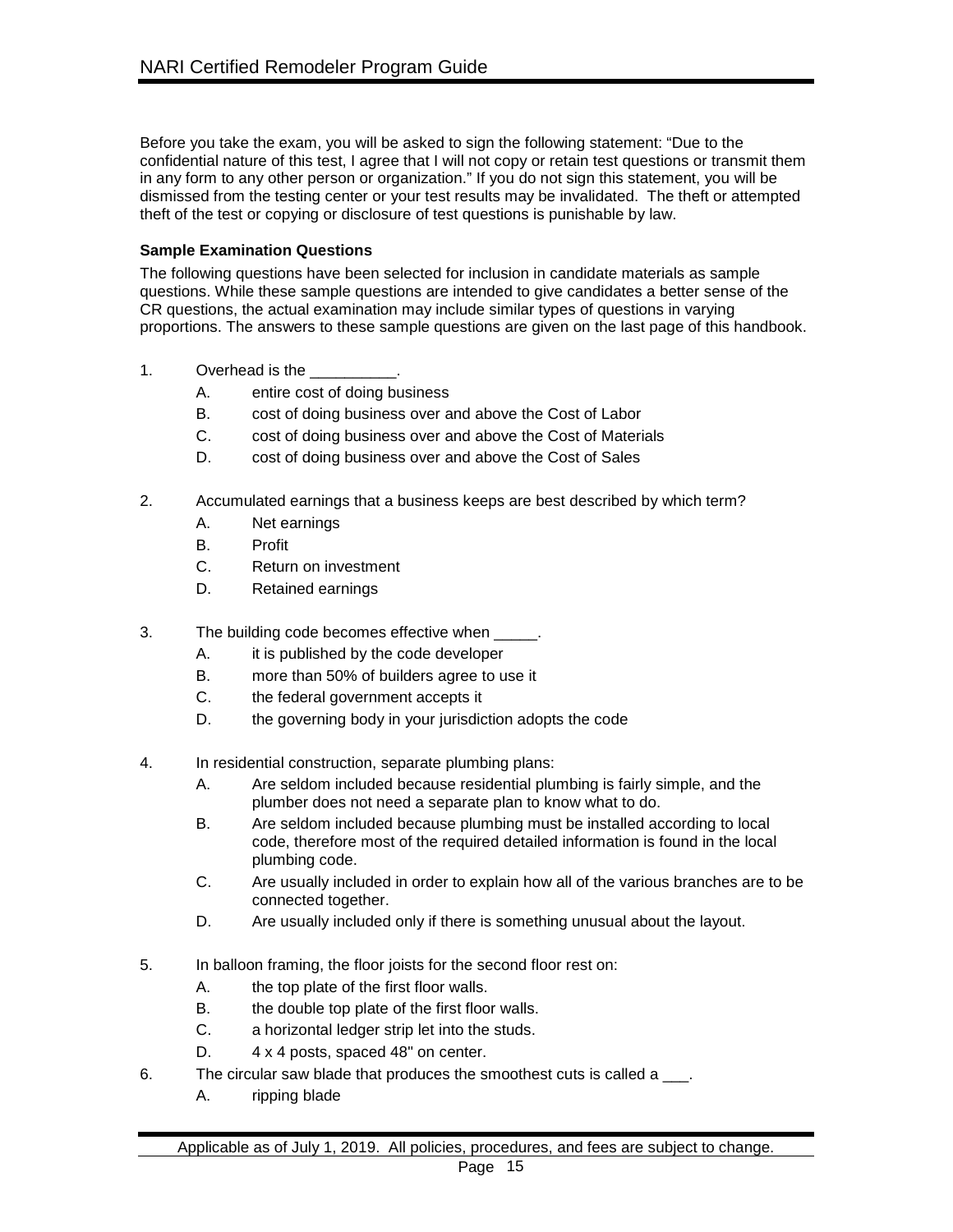- B. combination blade
- C. paneling blade
- D. crosscut blade
- 7. What is the minimum length portable ladder that can be used to provide safe access to a flat roof whose edge is 20 feet above the ground?
	- A. 20 feet
	- B. 24 feet
	- C. 28 feet
	- D. 30 feet
- 8. The determination of use and density of a site is called \_\_\_\_\_\_\_.
	- A. zoning
	- B. easements
	- C. setback
	- D. floor area ratio
- 9. Which soil type is very poor as a foundation material?
	- A. gravel-sand
	- B. silt
	- C. silty clay
	- D organic soil
- 10. A survey of the owner's property will help determine:
	- A. Type of soil
	- B. Municipal sewer or septic location
	- C. Location of electric power lines
	- D. Size of lot
- 11. Which of the following flashing materials may NOT be suitable for use in brick walls?
	- A. Copper
	- B. Bituminous
	- C. Zinc
	- D. Aluminum
- 12. The blower door test is used to determine which of the following?
	- A. Air exchange rate
	- B. Potential moisture damage
	- C. Concentration of air pollutants
	- D. Wind resistance
- 13. When using sheathing panels to cover a roof, the panels should be laid with the long dimension \_\_\_\_\_\_\_\_.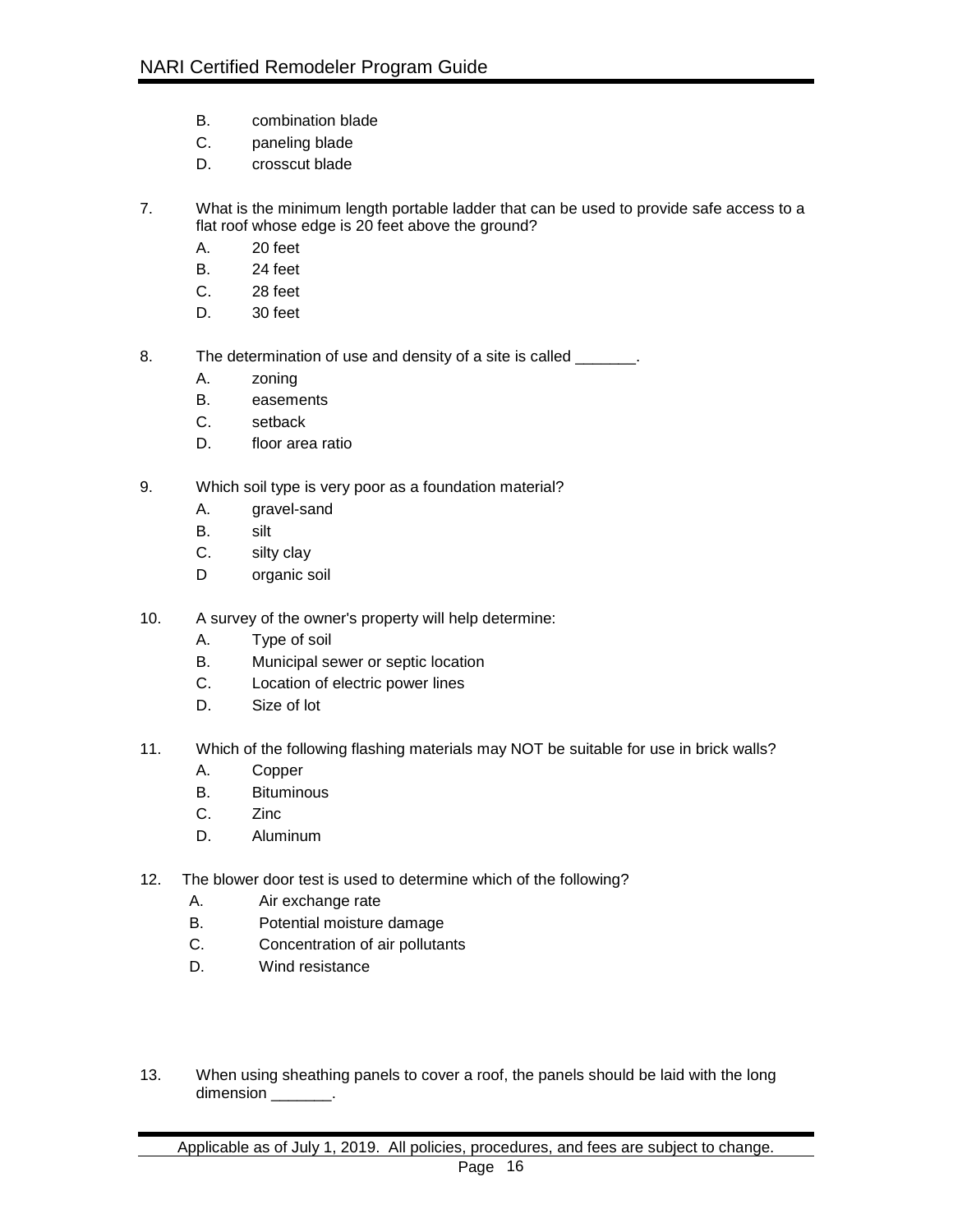- A. at right angles to the roof frame
- B. parallel to the framing
- C. at a slight angle to the framing
- D. suiting the spacing of the framing
- 14. What is the minimum allowed headroom for a finished main staircase?
	- A. 6'-0"
	- B. 6'-8"
	- C. 6'-10"
	- $D. 7' 0''$
- 15. Upper cabinets should always be \_\_\_\_\_\_\_\_\_\_ to the wall.
	- A. nailed
	- B. screwed
	- C. glued
	- D. nailed and glued
- 16. Sawn wood shingles should not be used on slopes below \_\_\_\_\_\_.
	- A. 2/12
	- B. 3/12
	- C. 4/12
	- D. 5/12
- 17. Which siding material moves the most with changes in temperature?
	- A. Wood
	- B. Steel
	- C. Aluminum
	- D. Vinyl
- 18. Which of the following is the greatest benefit of using motion sensing switches in low use areas?
	- A. They are handy if your hands are full
	- B. They enable the use of brighter light bulbs
	- C. They are very inexpensive to install
	- D. They save electricity
- 19. The amount of heat in a BTU is about equal to \_\_\_\_\_
	- A. the heat given off by burning a wood kitchen match
	- B. one calorie
	- C. one horsepower
	- D. the amount of heat required to raise one pound of water 1 degree  $F(1^{\circ}F)$
- 20. Which of the following will produce the largest reduction of fiberglass insulation's R-Value?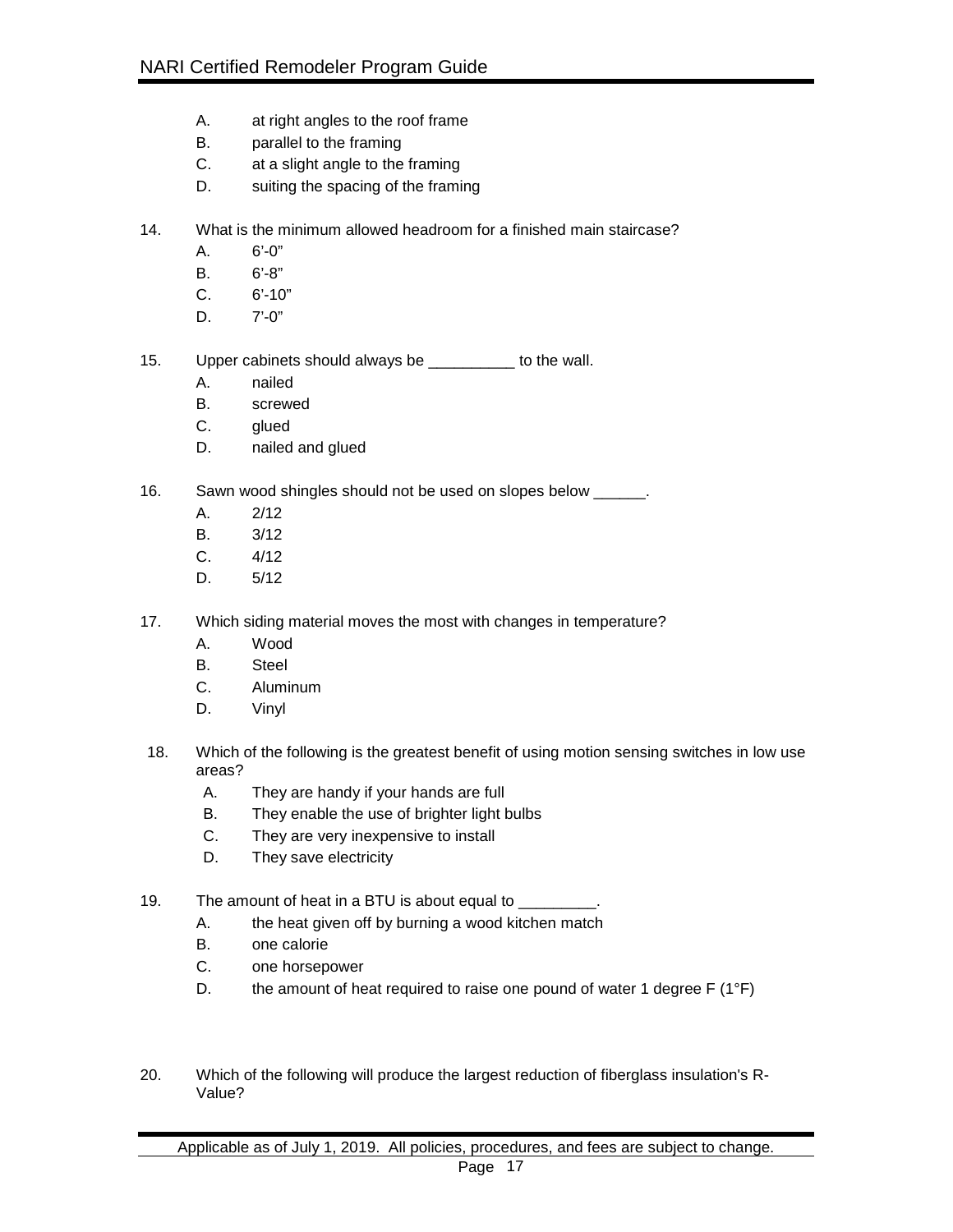- A. Installing a vapor barrier
- B. Installing electrical outlets
- C. Installing cladding on the exterior wall
- D. Compressing the fiberglass batt by 1 inch
- 21. The gas valve for an appliance must be located in the same room and not more than  $\_\_$ from the appliance.
	- A. 2'
	- B. 3'
	- C. 4'
	- D. 6'
- 22. Which of the following is a component of your company's general liability insurance coverage?
	- A. Exclusions
	- B. Deductible
	- C. Workers comp
	- D. Coverage of tools
- 23. The total of the three legs of the primary work triangle should not exceed \_\_\_.
	- A. 20'
	- B. 24'
	- C. 26'
	- D. 28'
- 24. A landing space of at least \_\_\_ is desired on the latch side of a refrigerator.
	- A. 12"
	- B. 15"
	- C. 18"
	- D. 21"
- 25. Insurance is the most common way to \_\_\_\_\_\_\_\_.
	- A. control risk
	- B. assume risk
	- C. avoid risk
	- D. transfer risk

- 26. Which of the following is the best way to respond to a customer complaint concerning the conduct of a trade contractor?
	- A. Wait a few days to allow client to cool off then follow up to determine the cause.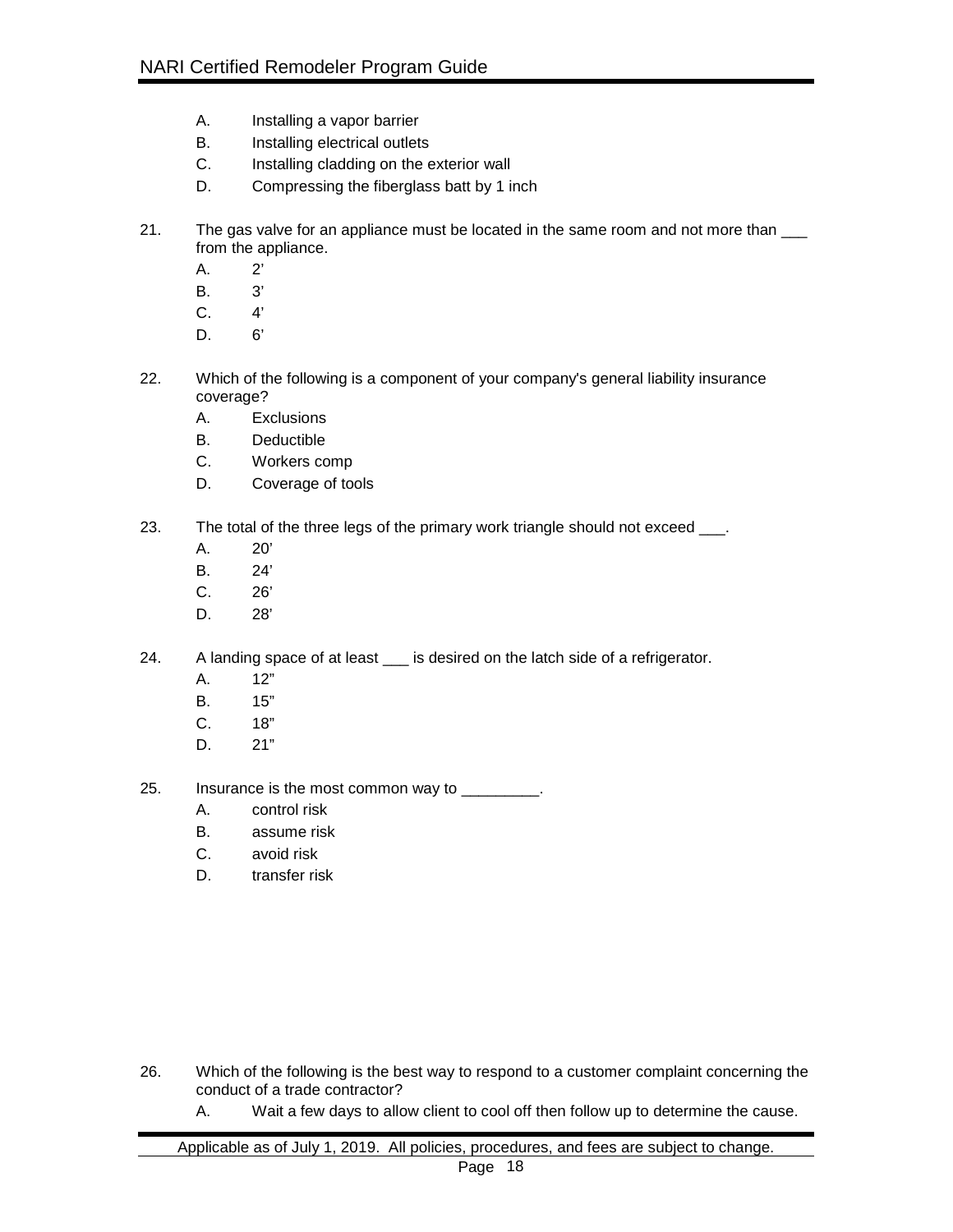- B. Call the trade contractor and direct them to meet with the client and correct the problem.
- C. Wait until a supervisor is available and send the supervisor and the trade contractor to the client to resolve the problem.
- D. Respond quickly to understand the client's issue, then follow up with the trade contractor to determine the corrective action.
- 27. Homes built as recently as may contain lead paint.
	- A. 1960
	- B. 1975
	- C. 1977
	- D. 1985
- 28. The term "bearing wall" refers to a wall:
	- A. supported by a steel beam
	- B. supporting an earth backfill
	- C. supported by a trimmer arch
	- D. supporting loads above it
- 29 Citations for sloppy housekeeping are among the \_\_\_\_\_ violations issued against building contractors.
	- A. most agitating
	- B. most serious
	- C. most common
	- D. least common

#### **What information will I receive about my score?**

The test is designed to distinguish those who have the basic level of knowledge from those who do not. There is no evidence that someone who receives a very high score on the test will perform significantly better on the job than someone whose score falls exactly at the passing point. Therefore, if you pass the test, you will be informed only that you have successfully completed the credentialing process. You will NOT be notified of your actual score. Your completed exam will not be returned to you for review or comment.

If you do not achieve a passing score, you will be notified of that fact and will receive a report showing your pass/fail performance in each content area. This information is provided to assist you in deciding whether to retake the test and how to plan your study efforts for future tests.

#### **When will I receive my test results?**

CR test results will be mailed approximately four (4) weeks after the exam. You may elect to receive notification via e-mail by completing the appropriate form at the time you take the exam. To protect the confidentiality of your test score, no results will be given over the telephone. Results will not be released to any third party without your specific written permission. Forms will be available on the day of the exam.

#### **Request for hand scoring**

If you do not achieve a passing score on the exam, you may ask that your test be rescored to verify the reported score. Your request must be in writing within 30 days of distribution of results and must be accompanied by a payment in the amount of \$50, made payable to NARI.